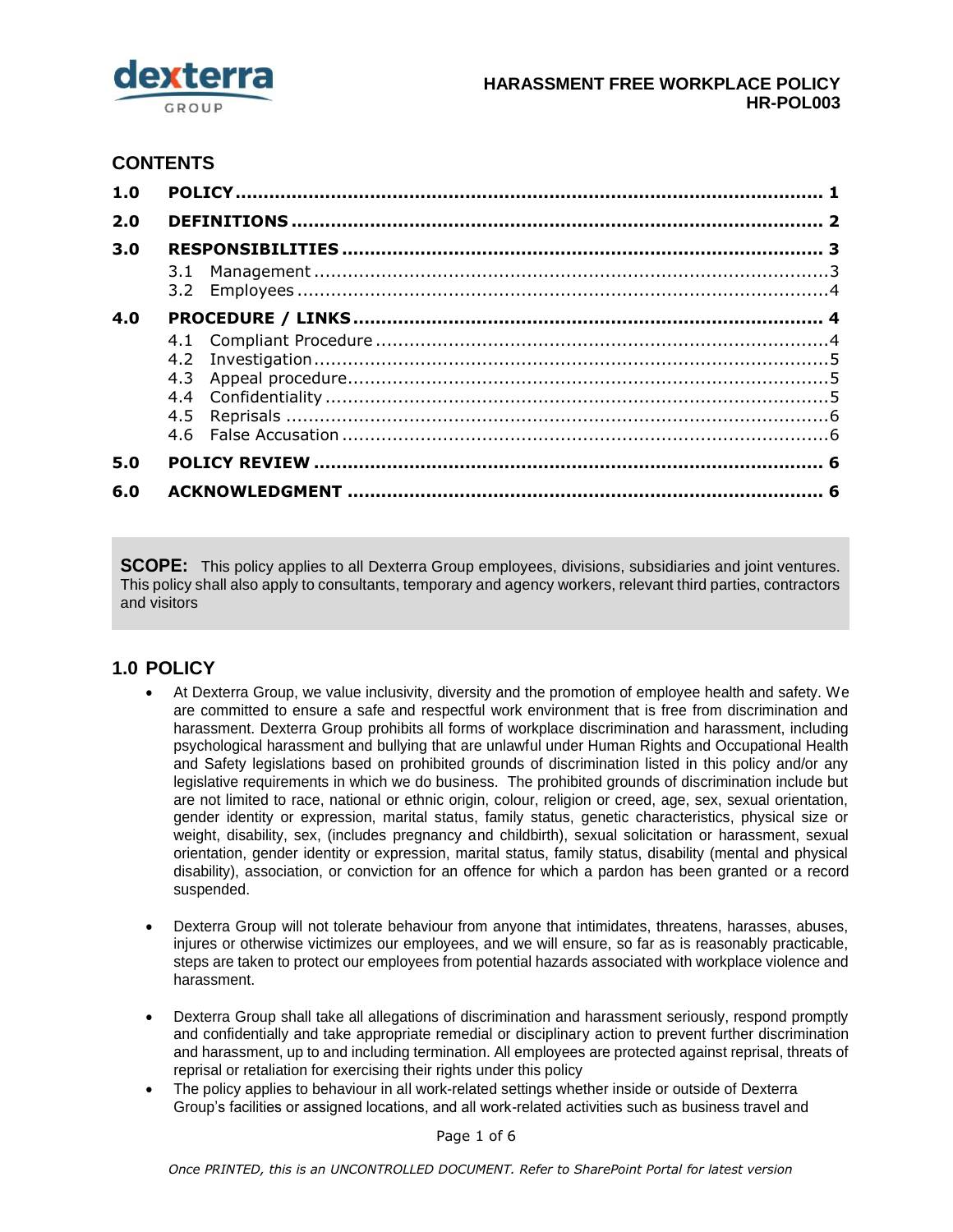

### **HARASSMENT FREE WORKPLACE POLICY HR-POL003**

socializing for business or corporate sponsored events. Non-employees include job applicants, customers, independent contractors, suppliers, vendors and any other persons who interact with Dexterra Group's employees in joint ventures and other business relationships. It covers all aspects of the service and employment environments, from recruitment and hiring through to termination

• The policy is not meant to inhibit properly discharged managerial responsibilities including appropriate corrective action, performance reviews and counselling.

## <span id="page-1-0"></span>**2.0 DEFINITIONS**

**Discrimination** is unfair treatment of an individual or group on the basis of membership in a group protected by this policy and on the grounds listed in Section 1.0 above. Such differential and unequal treatment denies the individual or group opportunities, benefits or advantages that are available to other people. Discrimination does not have to be intentional for it to be against the law. It is the impact that matters.

**Workplace harassment** is a form of discrimination. It is defined as "a course of vexatious comment or conduct against a worker in a workplace that is known or ought to be reasonably known to be unwelcome." These words and actions may include acts of intimidation or threats that demean, belittle, or cause personal humiliation or embarrassment. Workplace harassment also includes what is often called "psychological harassment" or "personal harassment." Psychological harassment is defined as any vexatious behaviour in the form of repeated and hostile or unwanted conduct, verbal comments, actions or gestures, that affects a worker's dignity or psychological or physical integrity and that results in a harmful work environment for the worker. Harassment is normally a series of incidents but can be one egregious incident which has a lasting impact on the individual. All inappropriate behaviour is not harassment but still needs to be addressed.

When harassment is grounds-based, it is a violation of the Human Rights Code. If not, it is a violation of the Occupational Health and Safety legislation.

Examples of workplace harassment include, but are not limited to:

- Unwelcome remarks, jokes, innuendos, threats, written or graphic material or taunting about a person's age, disability, sex, sexual orientation, racial or ethnic background, place of birth, religion, gender expression, gender identity, marital status, family status, citizenship or ancestry, pardoned conviction or any other grounds of discrimination;
- Threatening or intimidating someone; unwelcome physical contact; or,
- Refusal to work with or share facilities with other employees because any of the grounds prohibited by this policy.
- Psychological harassment. Bullying.

Note: Supervisor or Manager conduct that is consistent with the responsibilities and accountabilities of their role, including performance management, training, work assignment and discipline, does not constitute Personal Harassment.

**Sexual harassment** is a form of discrimination. Harassment because of sex is usually dealt with separately in human rights law because there are characteristics and provisions that are specific to sex as a prohibited ground. Sexual harassment is offensive, humiliating and unwelcome behaviour of a sexual nature that is related to a person's sex or gender when:

- Submission to such conduct is made either explicitly or implicitly a term or condition of an individual's employment or;
- Submission to or rejection of such conduct is used as the basis for employment decisions affecting the individual;
- Such conduct is so severe and/ or pervasive it has the purpose or effect of unreasonably interfering with the person's employment, work performance or engagement in the workplace.
- It is one-sided and includes an attempt to coerce an unwilling person into a sexual relationship, and so creates a work environment that a reasonable person would find intimidating, hostile or offensive.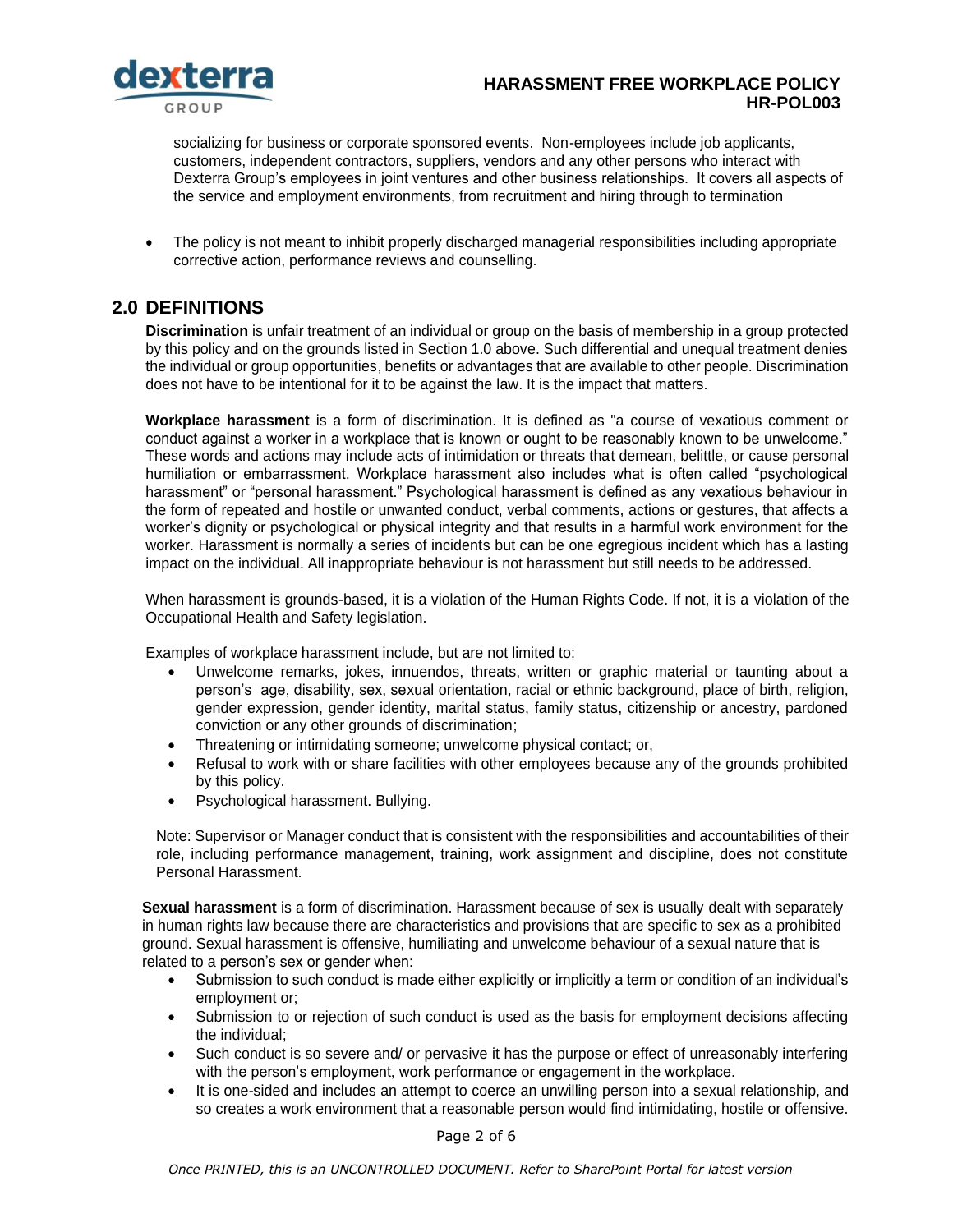

### **HARASSMENT FREE WORKPLACE POLICY HR-POL003**

 Sexual harassment includes sexual misconduct, sexual violence, sexual assault, stalking, and gender-based bullying. Sex is interpreted as gender difference and so, the prohibited grounds of sex, gender identity and gender expression apply.

Examples of sexual harassment include but are not limited to:

- Unwelcome sexual advances. Deliberate non-consensual sexual touching: of a person's body.
- Unwelcome conduct of a sexual nature that affects the work environment including when it takes place after work and in a non-work environment
- Verbal conduct, such as epithets, derogatory comments, slurs, jokes, unwanted sexual invitations, written or verbal references to sexual conduct. advances, invitations or comments
- Visual and nonverbal conduct, such as derogatory posters, cartoons or drawings, or gestures.
- Threats and demands to submit to sexual advances or requests in order to keep one's job or avoid some other loss, and offers of employment benefits in exchange for sexual favors
- Comments or conjecture about a person's sexual orientation or gender identity

Note: Sexual harassment does not preclude normal, mutually acceptable social relationships that develop in the workplace. Furthermore, compliments given to individuals and other exchanges that are socially acceptable, professional and free from sexual innuendo or gender bias typically are not considered sexual harassment.

# <span id="page-2-0"></span>**3.0 RESPONSIBILITIES**

All employees are responsible for preventing and reporting acts of discrimination and harassment in the workplace.

#### <span id="page-2-1"></span>**3.1 Management**

- Ensure that this policy is applied in a timely, consistent and confidential manner;
- Determine whether or not allegations of discrimination and/ or harassment are substantiated;
- Determining what corrective action is appropriate where a harassment complaint has been substantiated;
- Consult with Joint Health & Safety Committees (JHSCs), or the health and safety representative respecting the development and implementation of policy and procedures.
- Ensure an employee reporting an injury or adverse symptom resulting from an incident of harassment, is advised to consult a health professional of the employee's choice for treatment or referral.
- Ensure there is no interruption to pay or benefits where the employee has been referred for treatment by a physician.
- Review workforce data analyses- patterns of exclusion and inclusion- types and frequency of complaints to identify possible systemic discrimination issues for follow up.
- Make necessary adjustments to ensure that this policy meets the needs of the Dexterra Group.
- Foster a harassment free work environment and setting an example about appropriate work behavior.
- Conduct themselves in an appropriate manner, not condone or participate in any harassment, and be alert to instances of harassment.
- Communicate the process for investigating and resolving harassment complaints made by employees
- Be vigilant. Dealing with discrimination and harassment situations immediately upon becoming aware of them whether or not a harassment complaint has been made
- Take appropriate action during a harassment investigation including separating the parties to the complaint when appropriate; and
- Ensure harassment situations are dealt with in a sensitive and confidential manner.

Page 3 of 6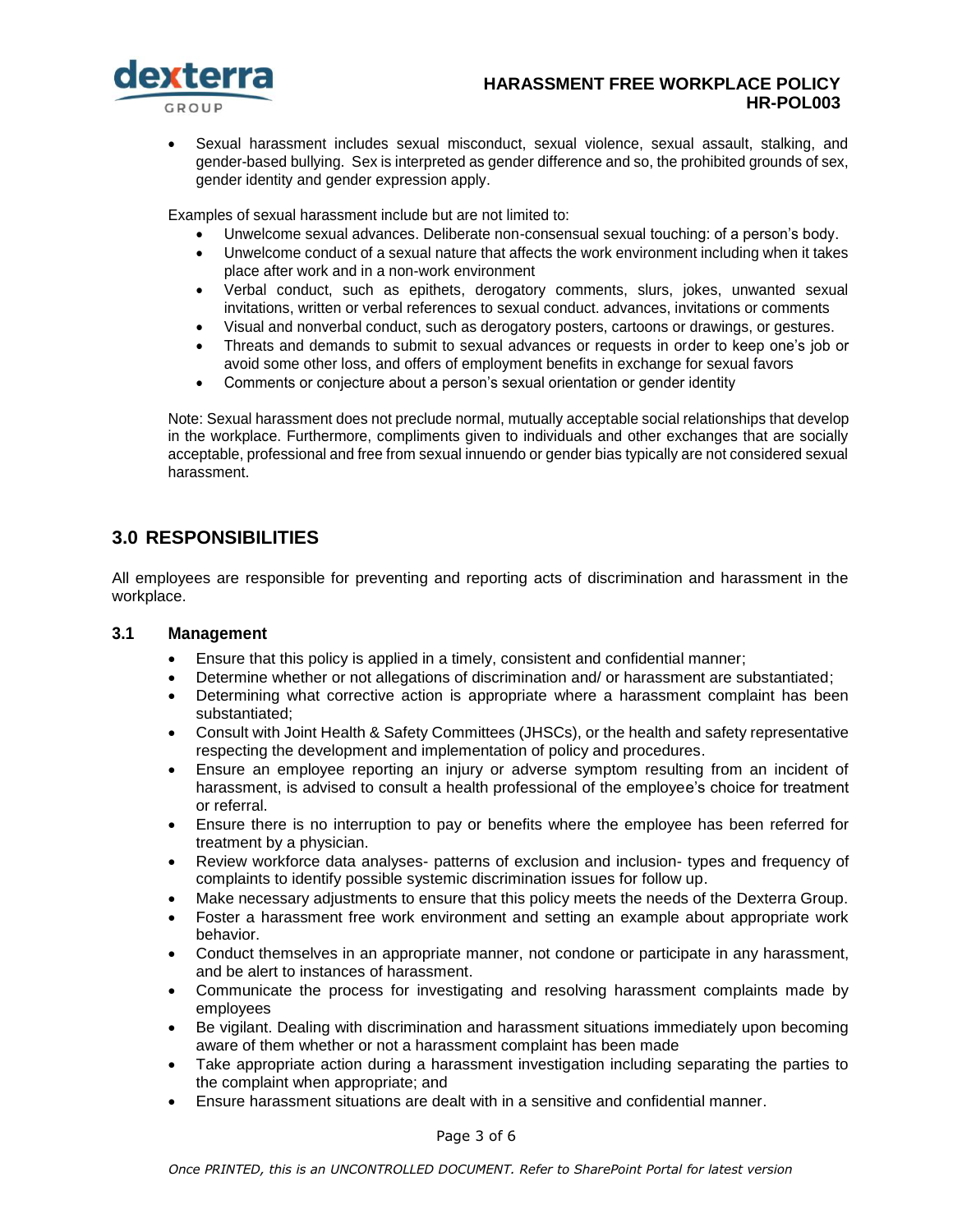

### <span id="page-3-0"></span>**3.2 Employees**

Employees are expected to:

- Treat all people fairly and with dignity
- Speak up against discrimination and harassment
- Report harassment. Advise your manager or supervisor if you witness or experience harassment
- Cooperate with a harassment investigation and respect the confidentiality related to the investigation process

Employees can expect:

- To be treated with respect in the workplace;
- That reported harassment will be dealt with in a timely, confidential and effective manner;
- To have their rights to a fair process and to confidentiality respected during a harassment investigation;
- To be protected against retaliation for reporting harassment or cooperating with a harassment investigation

# <span id="page-3-1"></span>**4.0 PROCEDURE / LINKS**

#### <span id="page-3-2"></span>**4.1 Compliant Procedure**

Any person who believes he or she is being treated in a manner not consistent with this policy should immediately make their objection clearly known to the offender and ask the offender to stop. Assistance with this issue is available from the person's immediate supervisor or, if unable to report to the immediate supervisor, Human Resources.

- a) Any person who believes they are being treated contrary to this policy should keep a written record of the nature of the alleged violation, date(s), time(s), factual and objective description of behaviour(s), actions taken, and names of witnesses or of those who intervened, if any. In all cases, a complaint should be initiated within a reasonable timeframe before incidents can accumulate or escalate in severity.
- b) If the behaviour continues, or if the person is not willing or able to confront the person directly, the person\* should make a complaint, as soon as possible, to any of the following:
	- 1. Their own immediate supervisor or
	- 2. Human Resources.

\*A contractor or relevant third party making a complaint will do so to the Dexterra Group management person to whom they are accountable for the project. Similarly, a person covered under the scope of this policy making a complaint against a relevant third party outside of the scope of this policy may raise it at this juncture.

An employee is not required to follow the formal chain of command when filing or expressing any issue of concern regarding alleged discrimination or harassment. If an employee experiences any form of job-related harassment, whether or not, it is based on any of the prohibited grounds or believe that they have been treated in an unlawful or discriminatory manner, they should report the incident immediately to their manager. All complaints will be kept confidential to the maximum extent possible. An initial report may be verbal or written.

Although reports of sexual or discriminatory harassment maybe made verbally, employees are strongly encouraged to make such reports in writing. Written reports of harassment assist the investigation process. The written complaint should set out the following:

- The nature of the complaint harassment, failure to accommodate etc.;
- Names of the respondent(s), including persons who may have been in a position to act and failed to do so. Managers have a particular responsibility and liability for ensuring that the workplace is free of discrimination and harassment;

Page 4 of 6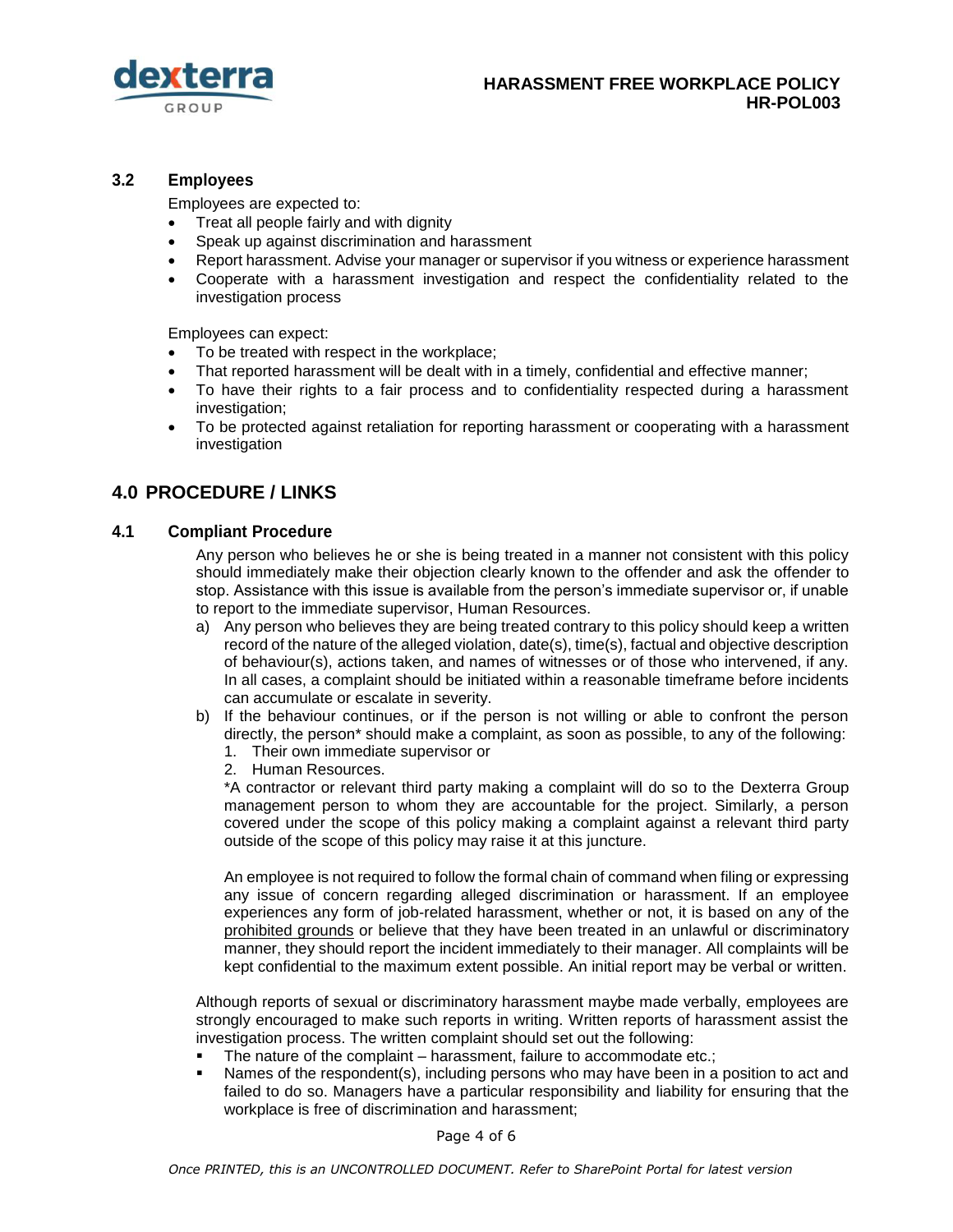

#### **HARASSMENT FREE WORKPLACE POLICY HR-POL003**

- The incident(s) and actions that are the basis of the complaint, including dates;
- The resolution being sought; and
- Witnesses

Complaints should be made as soon as possible but no later than within three months of the last incident of perceived harassment, unless there are circumstances that prevented the employee from doing so.

The person receiving the complaint will contact Human Resources directly to seek guidance to initiate an investigation with a view to resolving the complaint at an early stage.

This policy is not intended an employee from exercising rights pursuant to any other law including Human Rights legislation.

#### <span id="page-4-0"></span>**4.2 Investigation**

No complaint will be regarded as substantiated until it has been properly investigated.

The complainant, the person alleged to have violated this policy, as well as any witnesses or individuals who intervened will be interviewed in the course of the investigation. Written records of these interviews will be made and retained. Dexterra Group reserves the right to assign the appropriate person(s) or hire an external third-party investigator.

The primary goal of the investigation is to understand each person's position/perspective in an endeavour to develop an agreement between the complainant and the respondent about future working relationships. If this is not possible, the investigator will make findings of fact regarding the complaint in a timely fashion.

At the conclusion of the investigation, Dexterra Group will take appropriate action if necessary. Dexterra Group shall ensure that the complainant and the respondent, if an employee of Dexterra Group, are informed in writing of the results of the investigation and of any corrective action that has been taken or that will be taken as a result of the investigation. Disciplinary sanctions will be imposed for violations of this policy, as appropriate, up to and including termination of employment or termination of the contractual relationship.

### <span id="page-4-1"></span>**4.3 Appeal procedure**

If the complainant or the person alleged to have violated this policy is not satisfied with the outcome of the investigation, she/he (the appellant) may pursue any of the following courses of action:

- a) Request, in writing, to the Employee Relations and Labour Relations Director (ER/LR), that the decision be reconsidered, such request to include the reasons for the request and outcome sought. The ER/LR Director will cause a review to be conducted and will respond in writing to the appellant; or
- b) File complaint/action in accordance with provisions under appropriate legislation.

#### <span id="page-4-2"></span>**4.4 Confidentiality**

Confidentiality will be maintained to the extent possible, recognizing that disclosure of information is required in the investigation process. Information disclosed to the respondent must contain sufficient detail to allow an informed reply by the respondent but does not usually or necessarily include the disclosure of documents/reports submitted by the complainant.